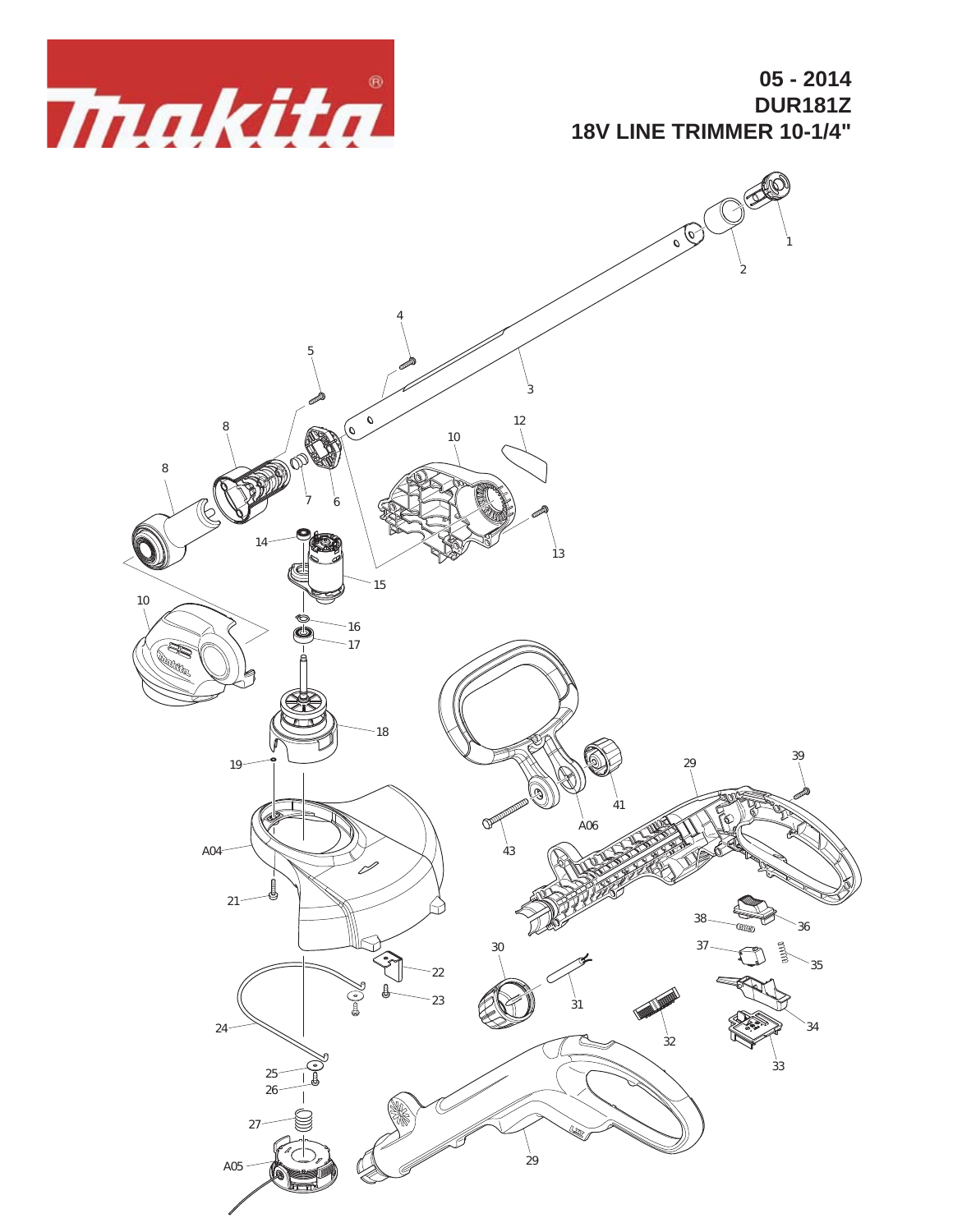| Item No            | Type             | Part No  | <b>Description</b>                    | Qty                     | Unit       |
|--------------------|------------------|----------|---------------------------------------|-------------------------|------------|
| 001                |                  | 453357-2 | PIPE CAP                              | 1                       | PC.        |
| 002                |                  | 422089-2 | <b>RUBBER SLEEVE 25</b>               | 1                       | PC.        |
| 003                | 2                | 142740-5 | PIPE25 COMPLETE                       | 1                       | PC.        |
|                    | INC.             | 804H39-1 | <b>CAUTION LABEL</b>                  | 1                       | PC.        |
| 004                |                  | 265995-6 | <b>TAPPING SCREW 4X18</b>             | $\overline{2}$          | PC.        |
| 005                |                  | 265995-6 | <b>TAPPING SCREW 4X18</b>             | $\overline{2}$          | PC.        |
| 006                |                  | 451896-6 | LOCK OFF BUTTON B                     | 1                       | PC.        |
| 007                |                  | 231113-8 | <b>COMPRESSION SPRING 12</b>          | 1                       | PC.        |
| 008                |                  | 188870-8 | PIPE HOLDER SET                       | 1                       | <b>SET</b> |
| 010                |                  | 187413-3 | <b>MOTOR HOUSING SET</b>              | 1                       | <b>SET</b> |
|                    | INC.             | 263002-9 | <b>RUBBER PIN 4</b>                   | $\overline{\mathbf{c}}$ | PC.        |
|                    | INC.             | 263005-3 | <b>RUBBER PIN 6</b>                   | $\overline{c}$          | PC.        |
|                    | INC.             | 931102-0 | HEX. NUT M4                           | $\overline{c}$          | PC.        |
| 012                |                  | 815V40-5 | NAME PLATE F/DUR181                   | $\mathbf{1}$            | PC.        |
| 013                |                  | 265995-6 | <b>TAPPING SCREW 4X18</b>             | 5                       | PC.        |
| 014                |                  | 210006-2 | <b>BALL BEARING 696ZZ</b>             | 1                       | PC.        |
|                    |                  |          |                                       | 1                       | PC.        |
| 015                |                  | 629932-8 | DC MOTOR                              |                         |            |
| 016                |                  | 961004-6 | <b>RETAINING RING S-8</b>             | 1                       | PC.        |
| 017                |                  | 211032-4 | <b>BALL BEARING 608ZZ</b>             | 1                       | PC.        |
| 018                |                  | 141338-5 | <b>GEAR SHAFT COMPLETE</b>            | 1                       | PC.        |
| 019                |                  | 213023-1 | O RING 4                              | $\boldsymbol{2}$        | PC.        |
| 021                |                  | 911139-3 | PAN HEAD SCREW M4X20 WG               | $\overline{c}$          | PC.        |
| 022                |                  | 123169-4 | CORD CUTTER ASSEMBLY                  | 1                       | PC.        |
| 023                |                  | 266020-6 | <b>TAPPING SCREW 4X12</b>             | 1                       | PC.        |
| 024                |                  | 326128-9 | <b>WIRE GUARD</b>                     | 1                       | PC.        |
| 025                |                  | 267071-2 | <b>FLAT WASHER 4</b>                  | $\sqrt{2}$              | PC.        |
| 026                |                  | 266020-6 | <b>TAPPING SCREW 4X12</b>             | $\overline{c}$          | PC.        |
| 027                |                  | 231352-0 | <b>COMPRESSION SPRING 17</b>          | $\mathbf{1}$            | PC.        |
| 029                |                  | 187416-7 | <b>HANDLE SET</b>                     | 1                       | <b>SET</b> |
|                    | INC.             | 263005-3 | <b>RUBBER PIN 6</b>                   | $\overline{\mathbf{c}}$ | PC.        |
| 030                |                  | 453344-1 | <b>LOCK SLEEVE</b>                    | 1                       | PC.        |
| 031                |                  | 699058-0 | POWER SUPPLY CORD UNIT                | 1                       | PC.        |
| 032                |                  | 620112-9 | <b>CONTROLLER</b>                     | 1                       | PC.        |
| 033                |                  | 643852-2 | <b>TERMINAL</b>                       | 1                       | PC.        |
| 034                |                  | 453338-6 | <b>SWITCH LEVER</b>                   | 1                       | PC.        |
| 035                |                  | 233068-3 | <b>COMPRESSION SPRING 6</b>           | 1                       | PC.        |
| 036                |                  | 453339-4 | <b>LOCK OFF LEVER</b>                 | 1                       | PC.        |
| 037                |                  | 651891-8 | SWITCH V-15-3A6                       | 1                       | PC.        |
| 038                |                  | 233068-3 | <b>COMPRESSION SPRING 6</b>           | 1                       | PC.        |
| 039                |                  | 265995-6 | <b>TAPPING SCREW 4X18</b>             | 11                      | PC.        |
| 041                |                  | 264072-1 | THUMB NUT M6                          | 1                       | PC.        |
|                    | INC.             | 931302-2 | HEX NUT M6                            | 1                       | PC.        |
| 042                |                  | 453340-9 | <b>FRONT GRIP</b>                     | 1                       | PC.        |
| 043                |                  | 921382-6 | HEX. BOLT M6X60                       | 1                       | PC.        |
| C <sub>01</sub>    |                  | 820U41-4 | CARTON F/DUR181Z                      | 1                       | PC.        |
| D <sub>01</sub>    |                  | 654079-9 | INSULATED RECEPTACLE DF1.25           | 1                       | PC.        |
| D <sub>02</sub>    |                  | 654510-5 | INSULATED CONNECTOR 5.5-SD            | $\overline{c}$          | PC.        |
|                    |                  |          |                                       |                         |            |
| <b>ACCESSORIES</b> |                  |          |                                       |                         |            |
| A01                |                  | 125516-5 | BAND ASSEMBLY (SHOULDER HARNESS)      | 1                       | PC.        |
| A02                |                  | 195246-2 | SAFETY GOGGLE                         | 1<br>1                  | PC.        |
| A03                | $\overline{c}$   | 195864-6 | NYLON CODE 1.65MM-15M SET             |                         | PC.        |
|                    | Opt.             | 195861-2 | NYLON CORD 1.65-30M SET               | 1                       | PC.        |
|                    | Opt1             | 197472-9 | NYLON CORD, SPIRAL DIA 2.0MMX15M      | 1                       | PC.        |
|                    | Opt <sub>2</sub> | T-03551  | NYLON CORD, 40 LOOP ULTRA .080" GREEN | 1                       | PC.        |